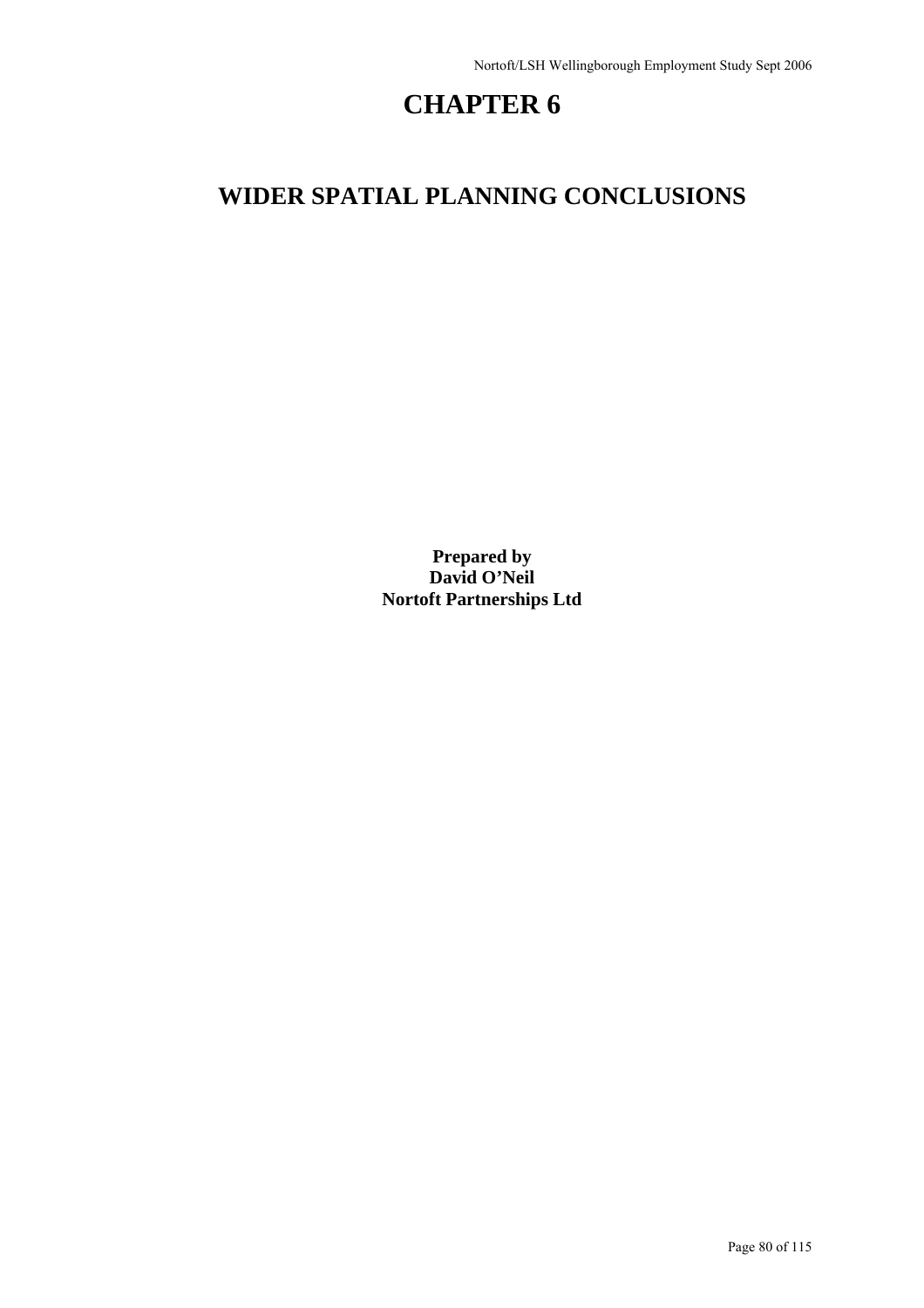#### **WIDER SPATIAL PLANNING CONCLUSIONS**

#### **6.1 Introduction**

This study will inform the Local Development Framework (LDF) for the borough. It is broadly set within the context of the North Northamptonshire Core Spatial Strategy (CSS) being prepared by the North Northamptonshire Joint Planning Unit.

Relevant and available supply and demand issues for employment land from the CoPELA Review (Tym and LSH 2006 in progress) are discussed.

#### **6.2 Key Outcomes**

The key relevant outcomes from this Employment Study will help inform the LDF process by providing an assessment of sites set within a sites and market appraisal.

| <b>Sites Deliverability</b>                                                                                                                                                                                                                                             |       | <b>Hectares</b>         |              |              |  |  |  |
|-------------------------------------------------------------------------------------------------------------------------------------------------------------------------------------------------------------------------------------------------------------------------|-------|-------------------------|--------------|--------------|--|--|--|
|                                                                                                                                                                                                                                                                         |       | <b>B1</b>               | <b>B2/B8</b> | <b>Total</b> |  |  |  |
| (Dark Green)                                                                                                                                                                                                                                                            |       |                         |              |              |  |  |  |
| Most deliverable                                                                                                                                                                                                                                                        |       | 71.5                    | 61.9         | 133.4        |  |  |  |
| (Hatched/Light Green)                                                                                                                                                                                                                                                   |       |                         |              |              |  |  |  |
| Next most deliverable                                                                                                                                                                                                                                                   |       |                         |              |              |  |  |  |
| (Yellow)                                                                                                                                                                                                                                                                |       | 41.0                    | 111.0        | 152.0        |  |  |  |
| Delayed/lower deliverability                                                                                                                                                                                                                                            |       |                         |              |              |  |  |  |
|                                                                                                                                                                                                                                                                         | Total | 1112.5                  | 171.9        | 285.4        |  |  |  |
| (Orange)                                                                                                                                                                                                                                                                |       | Not likely to be needed |              |              |  |  |  |
| Delayed/less deliverability                                                                                                                                                                                                                                             |       |                         |              |              |  |  |  |
| (Red)                                                                                                                                                                                                                                                                   |       | Not likely to be needed |              |              |  |  |  |
| Delayed/least deliverability                                                                                                                                                                                                                                            |       |                         |              |              |  |  |  |
| NB : this initial identification of sites deliverable by given dates will need to<br>be modified in the light of the emerging CoPELA study. The relative<br>deliverability of sites will not change though. (Also see CoPELA summary<br>in Chapter $6$ (section $6.3$ ) |       |                         |              |              |  |  |  |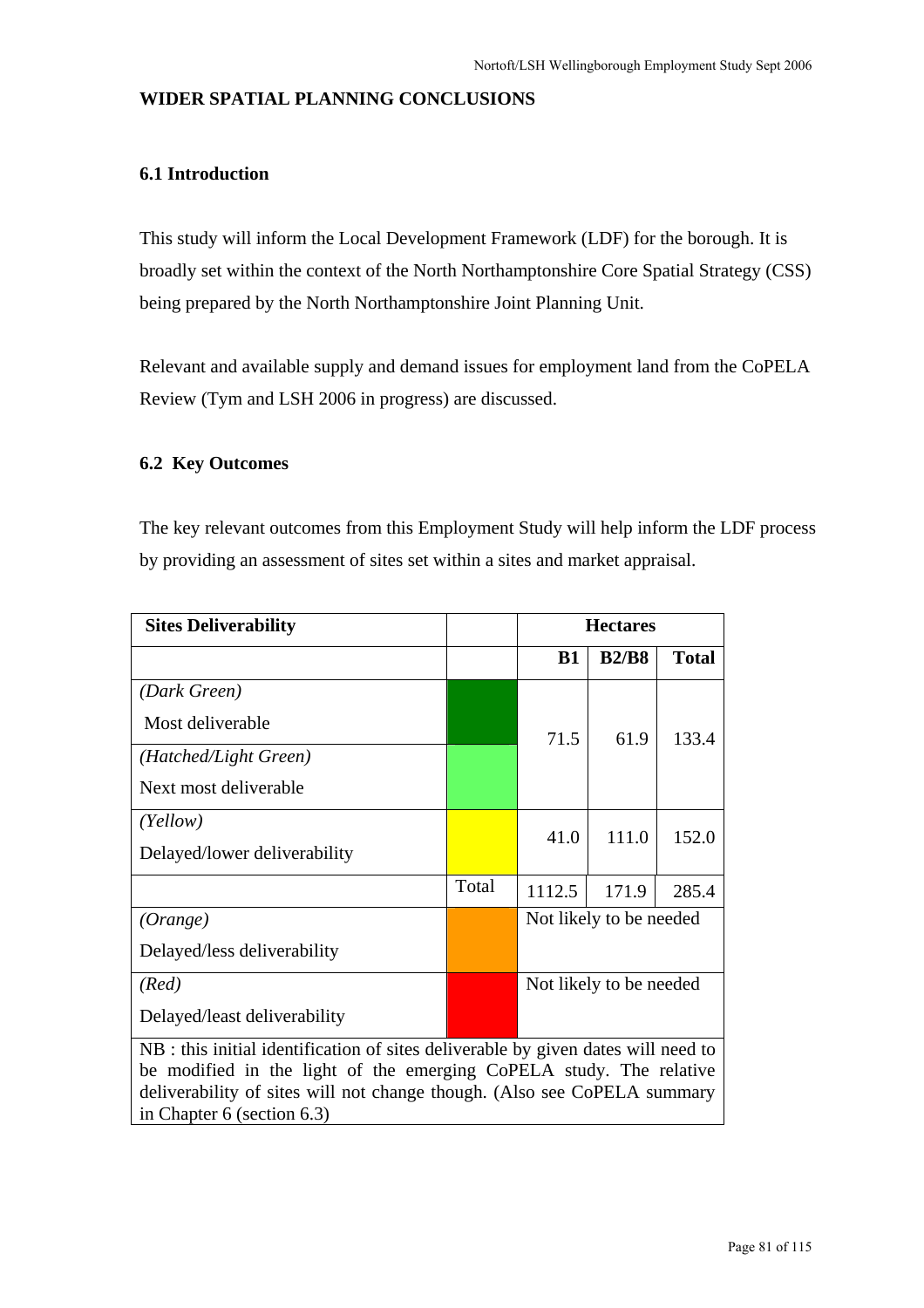6.2.1 Market demand in the County seems to be in excess of CoPELA predicted supply for B8, and potentially for vertically integrated B1/B2/B8 sites. This type of investment might bring the headquarters and manufacturing elements together with distribution on one site. Whilst there are perceived concerns from the Council about the relative amounts and quality of jobs related to distribution "sheds" there seem to be worthwhile opportunities for the Council to actively seek investment in such vertically integrated sites, with the option of using planning controls to limit the size of the B8 shed component. This may both attract new investment and support the growth of successful smaller local enterprises. The overall quality of the sites to be provided needs to be high and so new sites should either be made available or significant redevelopment and enhancement of existing sites needs to be undertaken.

6.2.2 CoPELA recognises that there may be a need for more B2 even though the supply/demand analysis seems to show an excess of current and expected provision. Higher quality sites than currently available (such as on traditional, "tired" industrial estates) may be needed to meet the specific market demand for B2 manufacturing sites that are related to high-tec products.

6.2.3 Brownfield sites within the existing town are generally a high priority for delivery:

(a) some may need intervention funding, (e.g. from "Fit for Market") to bring them to market. Sites within the Finedon Road and Denington Industrial Estates fall into this category.

(b) town centre sites are attractive for B1 but in the case of Wellingborough sizeable commercially marketable sites are limited and will not contribute to significant delivery. Sites that are being developed or very likely to be developed include Sheep Street (above Swansgate) and High Street/Jackson's Lane (proposed within an adopted Supplementary Planning Document for the area). Other small sites are being looked at through the emerging Town Centre AAP process. The AAP is likely to emphasise that larger town centre sites may need to have a retail allocation as the priority, albeit within mixed-use schemes.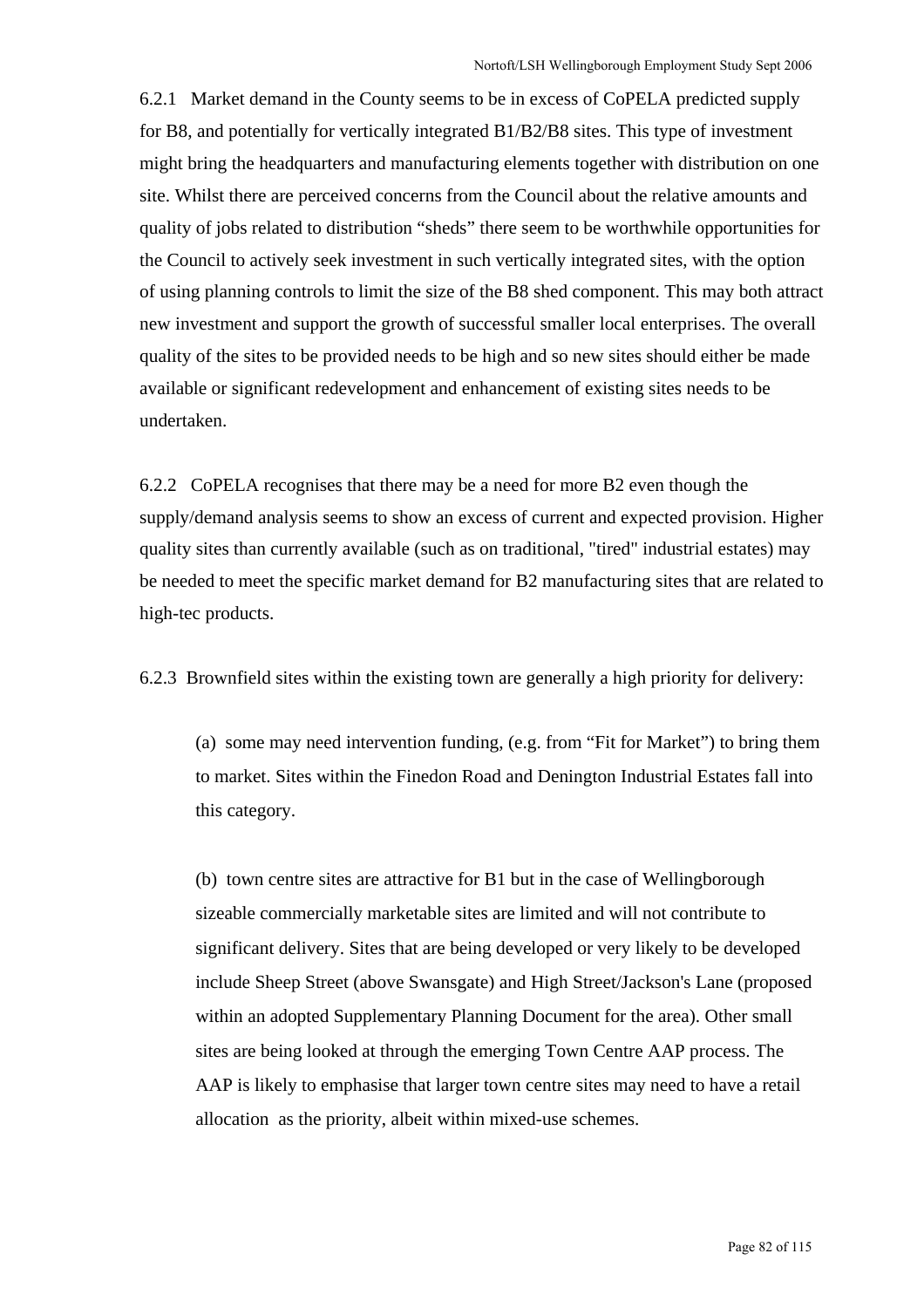(c) some sites such as TC9 and parts of TC10 (Midland Road area) being close to the station may, with appropriate planning designations, provide opportunities for small-scale redevelopment. or changes of use.

6.2.4 A priority will be to attract prestige and other Headquarter B1 enterprises. Two types of location are best suited for this in Wellingborough:

(a) Immediately adjacent to the station on sites E2 (Station Island) and site E1 (Eastfield Rd). Given the new growth targets for jobs and the emerging desired higher hierarchical role fro Wellingborough, the Eastfield Road site may benefit from re-consideration, although developer aspirations are currently firmly fixed on housing provision

(b) On quality parkland sites outside of the town located on key access hubs. Sites with such potential include:

- land currently allocated for development at Stanton Cross (such as E13). These sites have the advantage of being available in the near future even though the prominence and access are not as high as some other sites.
- sites N3 and N4 (North-West Wellingborough) which have the added advantage of being located adjacent to the A509, which provides a direct link to the A14 and A45 and on the north-south development alignment of the North Northamptonshire growth.
- site W5 (adjacent to the A45 by Wilby Way roundabout), although this site requires major infrastructure improvements to the A45 and may not be viable without significant enabling housing and/or intervention funding
- site E3b (the old abattoir site). Whilst this gateway site has excellent potential it would need intervention funding and a relocation of the Kangaroo Spinney Travellers site.
- site E4 (East Leyland) which might need intervention funding to relocate the existing low density B2 use.

6.2.5 Before much of the land allocation can be finalised, decisions and agreements are needed on the following key issues: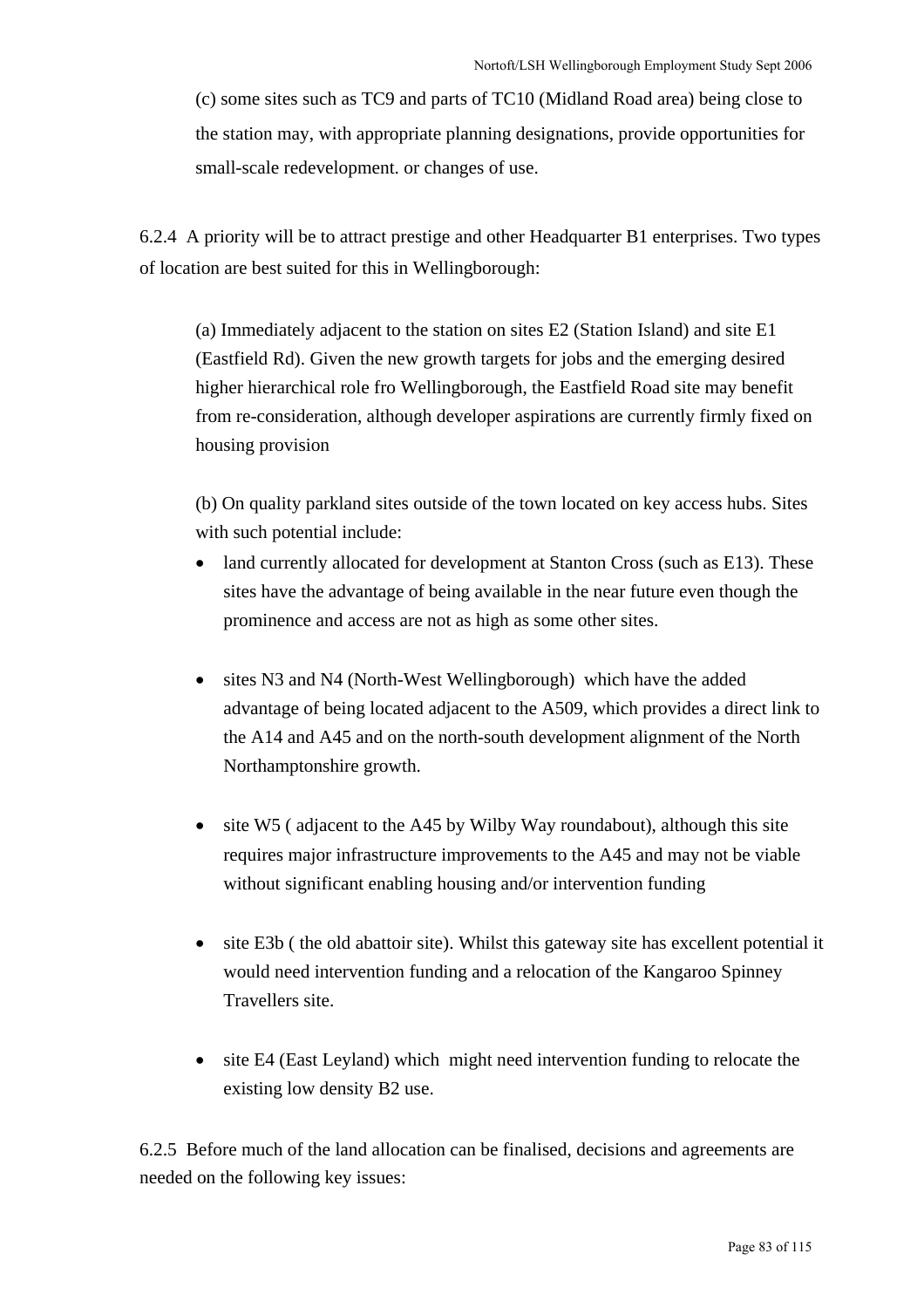- identification of the extent and location of future growth for Wellingborough
- within urban extentions, agreements on housing and employment land allocations, to see that they match the employment locations suggested in this report (e.g. uncertainty over extent of sites N1 to N5)
- the location and phasing of the strategic road improvements (including: Wilby Way roundabout, Isham Bypass extentions, developer proposals for north-south connections between Wellingborough and Kettering, the impact of any new A14 routes, and the need for further major roads associated with large urban extentions.

6.2.6 It would be helpful to take an early view as to the extent and location of growth for Wellingborough from 2021-2031, without which longer-term planning for employment may be affected by decisions made now to locate housing in sites that in the longer-term (2021 - 2031) may be more appropriate for employment (or vice-versa).

6.2.7 Employment and housing proposals need to be tested e.g. with the new SATURN transport model and other detailed appraisals, which is beyond the scope of this study.

6.2.8 A comprehensive and conclusive water cycle/river catchment study needs to be undertaken as a high priority in order to clearly identify constraints and appropriate mitigation measures.

6.2.9 This study looks at spatial land allocations, however there are several other issues which need to be examined in more detail to assist in the longer-term allocation of sites. Significant amongst these is the positioning and branding of the Borough, North Northamptonshire and the countywide area. We have referred to supply and demand issues in this report. The demand side would increase significantly with better positioning and branding of the area. Given the likely continuing strong demand for housing land, then early marketing of employment land, and the early successful attraction of new, highprofile, prestige B1 offices, should be seen as a priority. If existing allocations/ planning permissions (e.g. Stanton Cross) are not forthcoming then other opportunities should be considered. Inward investing employers benefit from having a good choice of sites under more than one landownership.

6.2.10 There is a need for the findings from this Employment Study to feed into the employment planning policies for the Local Development Framework so as to better integrate and support a balanced growth-area-wide employment delivery.

### **6.3 Implications of CoPELA** (draft and to be reviewed)

The table below summarises the initial results from CoPELA, which at the time of writing is out for consultation.